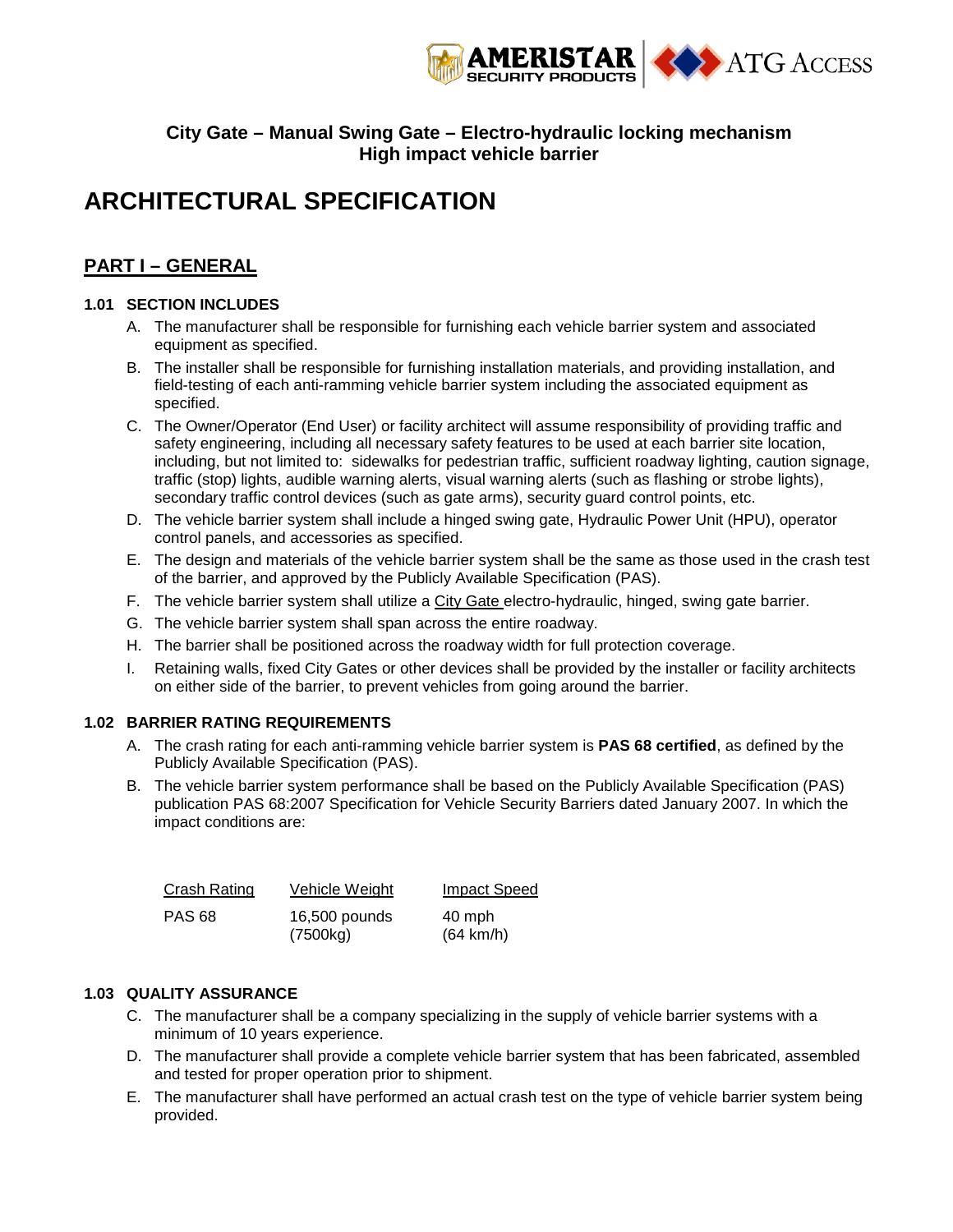## **1.04 SUBMITTALS**

- F. The manufacturer shall submit to the Buyer drawings on the vehicle barrier system.
	- 1. Detail drawings shall show the top assembly layout and overall dimensions of each major element of the barrier system equipment, including the vehicle barrier, HPU and operator control panels.
	- 2. Detail drawings shall show the foundation and anchoring requirements of the vehicle barrier system equipment.
	- 3. Detail drawings shall show the proposed layout of the barrier system equipment.
	- 4. A detail hydraulic schematic drawing shall be provided.
	- 5. A drawing shall be provided showing the size and number of hoses required to run between the vehicle barrier and HPU.
	- 6. A detailed electrical schematic including associated wiring shall be provided showing all electrically connected components, including the interface points for connection to equipment.
	- 7. The schematic drawings shall represent the entire vehicle barrier system, with all manufacturer-supplied equipment connected and integrated together as a system.
	- 8. Detail interconnect drawings shall show the minimum conduit size and number of wires required to run between each of the barrier system equipment.
- G. The manufacturer shall submit to the Buyer a crash test certification on the vehicle barrier system.
	- 1. A copy of the PAS crash rating letter, certifying the manufacturer's barrier shall be provided. As an alternate, the manufacturer may submit the current PAS website address listing the barrier system certified crash rating.
	- 2. A certificate of conformance that the vehicle barrier system delivered conforms to the crash rating, performance and the requirements of this specification.
- H. The Buyer will distribute vehicle barrier system submittal documentation and drawings to the Owner/Operator (End User), as necessary.

## **1.05 FINAL DOCUMENTATION**

- A. After completion of field tests the manufacturer shall provide to the Buyer up-dated drawings, conforming to the "as-built" equipment provided.
- B. After completion of field tests the manufacturer shall provide to the Buyer parts and component documentation on the vehicle barrier system, conforming to the "as-built" equipment provided.
	- 1. A Parts List, or Bill of Material, shall be provided on all major parts and components used in the vehicle barrier system.
	- 2. A recommended Spare and Consumables Parts List shall be provided. Spare parts shall be those that can be field replaced. Consumables shall include items frequently required for maintenance and service, such as, but not limited to: lights, fuses, lubricants, hydraulic fluid, filter elements, etc. All items shall be provided with a part number, recommended quantity, and a brief description of the item.
- C. After completion of field tests the manufacturer shall submit to the Buyer an Operation and Maintenance (O&M) Manual. The O&M Manual shall include:
	- 1. A Preface section, with the manufacturer's name, model number and service contact information.
	- 2. A Safety Warnings and Cautions section applicable during operation, maintenance, service and/or repair.
	- 3. An overview and general description of the vehicle barrier system, including all equipment provided, and a summary of features or characteristics.
	- 4. A theory of operation, for both the hydraulic and electrical circuits.
	- 5. A Maintenance Instructions section, including as a minimum routine maintenance requirements, a chart of periodic maintenance activities and intervals, lubrication instructions and component adjustment.
	- 6. A Troubleshooting section, with probable cause and an itemized list of equipment checks.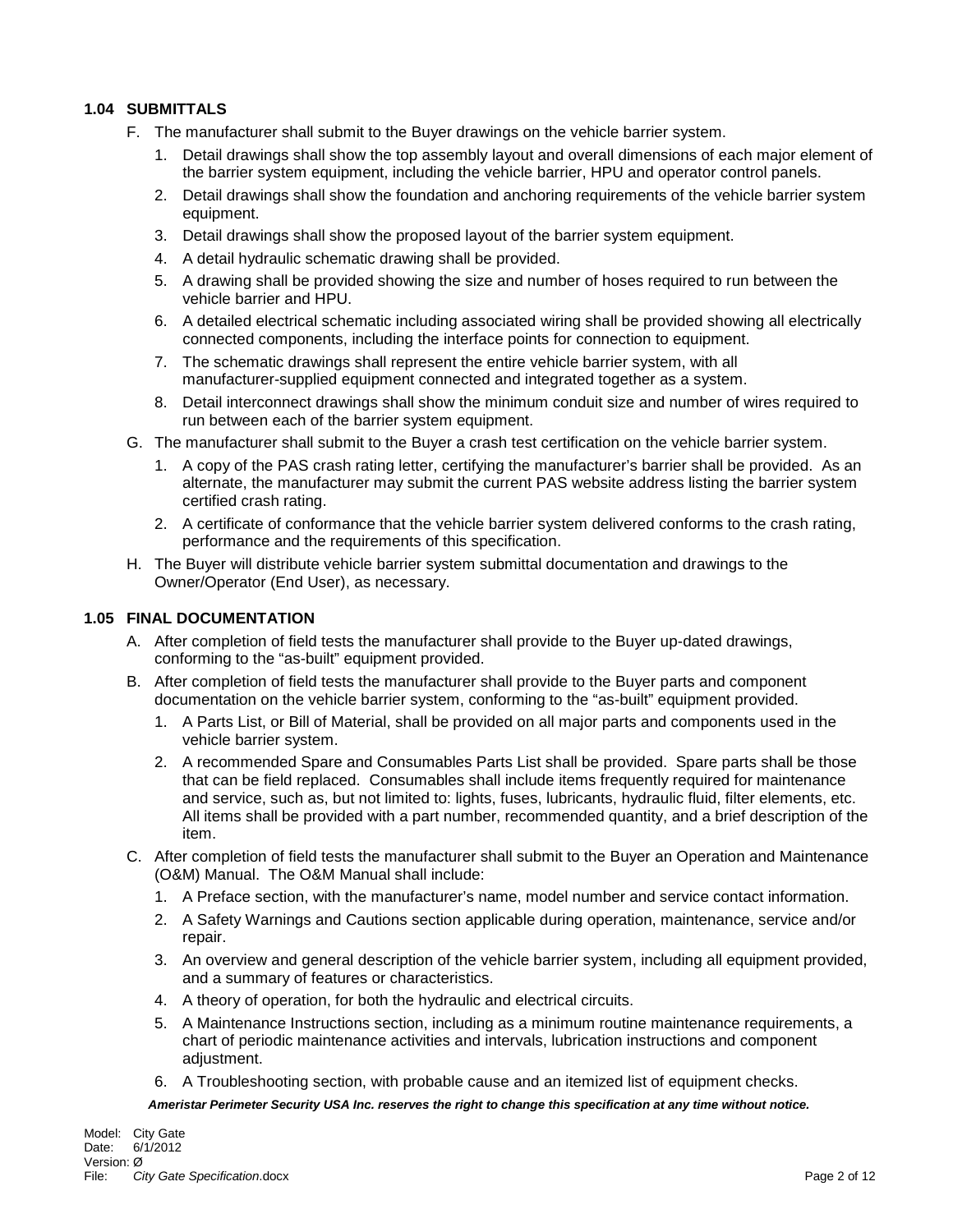- 7. A Reference Information section, including abbreviations and acronyms, torque values and a list of applicable barrier drawings and documentation.
- D. After completion of field tests the installer shall submit to both the Buyer and manufacturer a vehicle barrier system Field Test Report.
	- 1. Upon completion and testing of the installed vehicle barrier system, a Test Report shall be submitted showing both the test data and results of any field tests, including the demonstration and compliance with the specified performance criteria of this specification.
	- 2. Each test report shall indicate the final position of component adjustments and set-points.
- E. The Buyer will distribute vehicle barrier system final documentation and drawings to the Owner/Operator (End User), as necessary.

## **1.06 DELIVERY, STORAGE AND HANDLING**

- I. All equipment shall be prepared and protected by the manufacturer to be shipped by conventional shipping methods.
- J. The vehicle barrier system equipment shall be protected by suitable methods for the intended shipping and storage environments.
	- 1. Packaging, preservation, pallets and crating shall prevent mechanical damage to the equipment during both shipping and handling.
	- 2. Forklift provisions shall be provided for the lifting and handling of equipment.
	- 3. Shipping containers and crates shall be identified with the type of equipment.
	- 4. Shipping documents shall be provided with the contents of each container or crate.
- K. Equipment received on-site shall be placed in a storage area that is protected from the weather, humidity, excessive temperature variation, dust, dirt and/or other contaminants.
	- 1. Equipment shall be stored covered.
	- 2. Both equipment and structural materials shall be stored on pallets.
	- 3. Equipment shall not be stored directly on the ground, and shall be protected from standing water, and other conditions that might cause rust or corrosion.
	- 4. Equipment shall be stored in an area that is not subjected to potential damage by other construction activities.

## **1.07 RELATED SECTIONS (For use in USA)**

- L. Section 2300 Earthwork
- M. Section 2741 Asphalt Paving
- N. Section 2751 Cement Concrete Paving
- O. Section 16120 Conductors and Cables
- P. Section 16123 Control-Voltage Electrical Power Cables
- Q. Section 16130 Raceways & Boxes

## **1.08 WARRANTY**

- R. The manufacturer shall warranty its Products against defects in material and workmanship for a period of 1 year from the date of substantial completion, or 1½ years from the date of shipment.
- S. The warranty shall obligate the manufacturer to repair and/or replace any defective product, without charge to buyer, provided that, (a) Buyer gives the manufacturer written notice of any such claimed defect within such period of 1 year, (b) the Products, if installed, were installed by a professionally licensed and manufacturer-approved installer, and (c) the Products have not been altered or modified, subjected to improper storage, misuse, improper maintenance, negligence, improper installation, crash or accident, or used with parts not authorized by the manufacturer
- T. This warranty may exclude any on-site labor, travel costs to site and/or expenses if performing service or repair work on-site, even for valid warranty claims.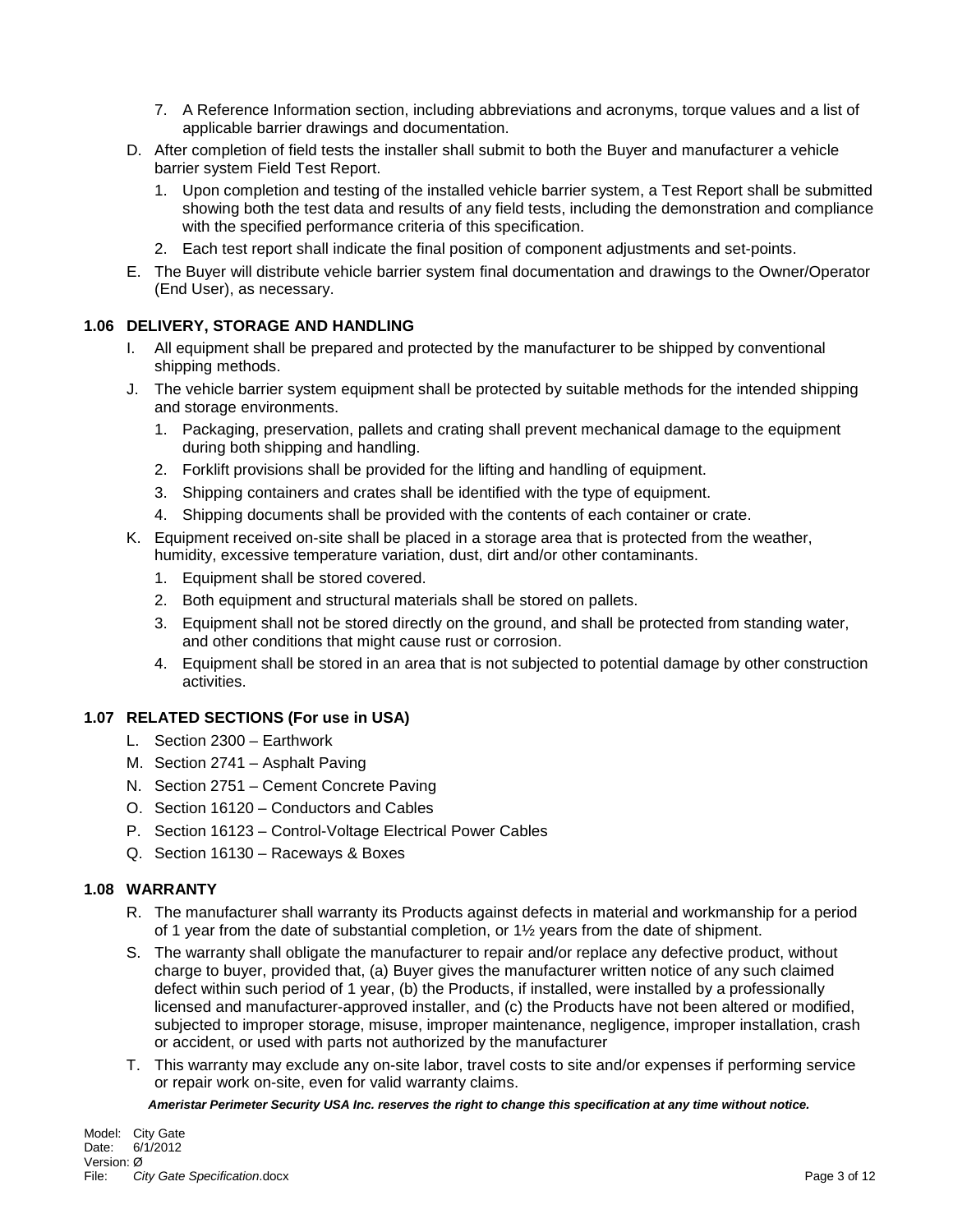- U. This warranty may exclude wear, scratches and/or other damage to finishes and painted surfaces due to use.
- V. This warranty may exclude damage that occurs due to abuse, misuse, natural disasters or catastrophes, including, but not limited to: damage in storage, excessive vehicle speed, excessive vehicle weight, temperature extremes, long-term flooding or lack of drainage, packed debris, snow or ice under the barrier, improper electrical power feed voltage or frequency.
- W. The manufacturer shall not be liable for any special, incidental or consequential damages which result from the use of the products by Buyer, Owner/Operator (End User) and/or any other party, and may limit the liability to the amounts paid by Buyer for the Product.
- X. The manufacturer shall not be liable for damage to the Product which results in the use of the barrier as a protective device (i.e. sustains a vehicle crash), due to damage caused by any other vehicle contact when the barrier is not in the full down position, and/or due to damage caused by snow plow operations.
- Y. If a warranty claim does not meet the warranty criteria, then the Buyer or Owner/Operator (End User) shall be responsible for reimbursing the manufacturer for service and/or repair costs.
- Z. An extended parts and labor warranty shall be made available through manufacturer's factory authorized and trained distributors.

# **PART II – PRODUCTS**

## **2.01 MANUFACTURER AND MODEL PROCUREMENT**

A. The vehicle barrier system shall be a **City Gate** active electro-hydraulic, hinged swing gate barrier manufactured by:

# **Ameristar Security Products**

1555 N. Mingo Rd Tulsa, OK 74116 Phone: 866-467-2773 Fax: 918-879-5702 www.ameristarsecurity.com

## **2.02 VEHICLE BARRIER PERFORMANCE AND PARAMETERS**

B. The width of the barrier shall be no less than 13.12 feet (4 meters). When the standard barrier width is insufficient, the Buyer will specify the alternate barrier width to the manufacturer at the time of ordering.

*Optional* – Barrier widths are available in increments of 100mm (4"), up to maximum of 5.5m (18').

C. Vehicle speed through the barrier shall be rated for speeds up to, but not exceeding 15 mph (24 km/h). The Owner/Operator (End User) shall be responsible for providing and posting speed limit signage to prevent barrier damage due to excessive vehicle speed.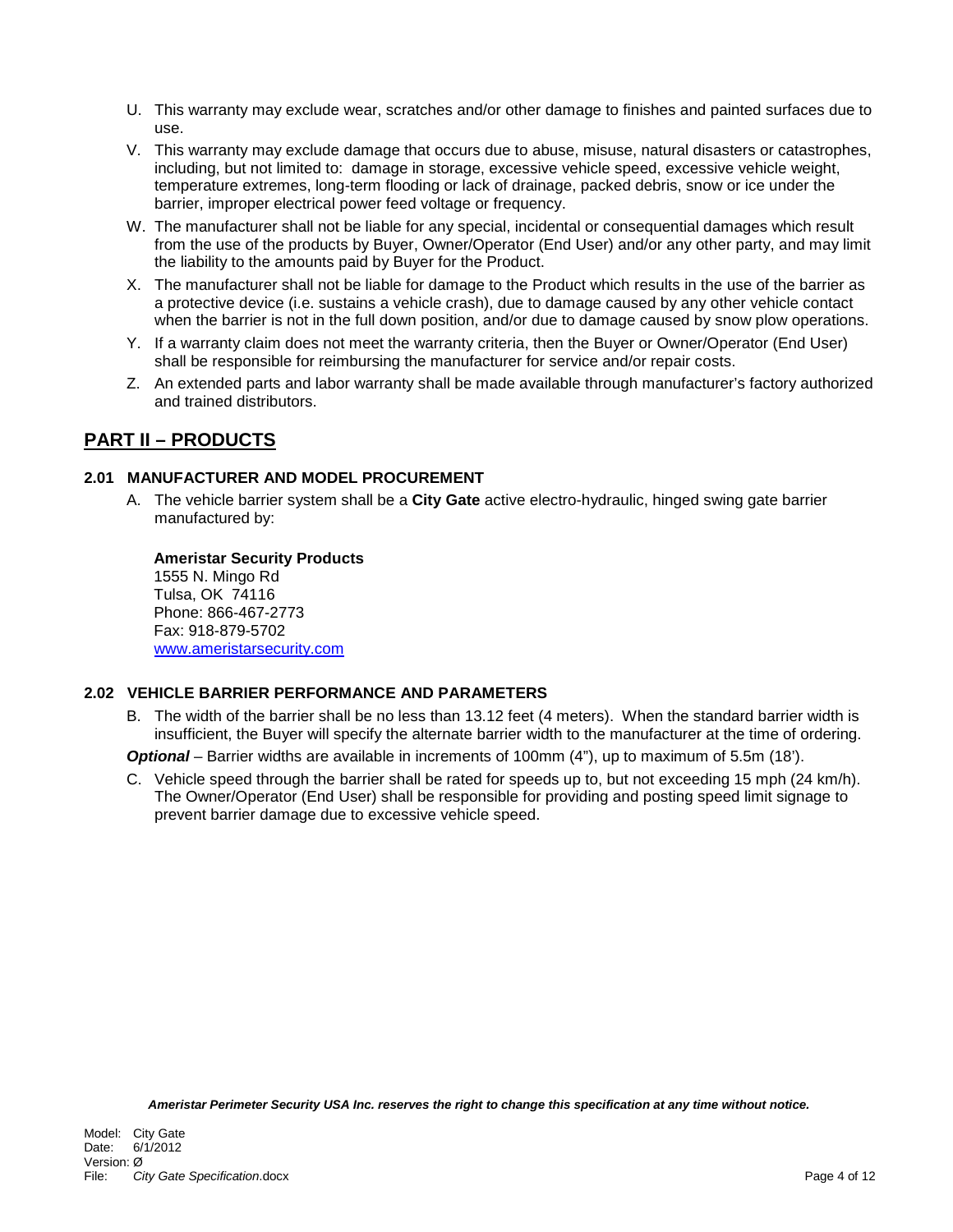#### **2.03 VEHICLE BARRIER CONSTRUCTION**

- A. The vehicle barrier shall be provided with a swing gate. This is a USP where drop arm (pivot type), sliding or cantilever type beams are not acceptable.
- B. The swing gate shall provide protection in both directions; with one direction providing the high impact crash rating.
- C. When the gate is in the closed position, the barrier shall act as a formidable psychological deterrent due to the size of the gate.
- D. The vehicle barrier shall provide protection against motorcycle and pedestrian intrusion.
- E. The swing gate type shall permit integration with other security devices, such as rising or sliding gates for anti-personnel intrusion. Both vehicle anti-ramming and anti-personnel protection shall be capable of being provided in a very small (narrow) space.
- F. The vehicle barrier shall require specific right-hand or left-hand installation and is available in either left hand or right hand hinged versions
- G. The vehicle barrier configuration shall allow close placement of the barrier up to the properly line, or a cross-road.
- H. The gate shall be semi-floating.
	- 1. The beam and mechanism shall permit the use of the barrier on roadways that are not perfectly level or flat.
	- 2. The barrier shall be capable of being installed and operated on cross-sloped roadways.
	- 3. The tolerances used for the gate mechanism shall accommodate the majority of common roadway grades.
	- 4. Large clearances shall be provided between the gates. and side columns to permit both longitudinal (forward/back) and lateral (side-to-side) movement.
	- 5. The mechanical configuration shall be difficult to seize or bind the gate.
	- 6. The gate. shall be replaceable after a low impact crash (attack) if the side columns are undamaged. Gate. Replacement, however, will be dependent on the magnitude, angle and point of impact of the crash and the extent of barrier damage.
- I. Welded structural side columns shall be provided to enclose the barrier mechanisms, and react crash loads when the gate is closed.
	- 1. The underground portion of the barrier side columns shall be spaced to the outboard side of the roadway, so as to not interfere with utilities typically running down the center of a roadway.
	- 2. The barrier shall be capable of being installed using excavation depth not exceeding 15-3/4 inches (400mm) deep.
	- 3. The above roadway structural side columns and beam actuator shall not exceed 60-1/2 inches (1530 mm) high.
- J. Side columns on each side of barrier shall:
	- 1. Be configured to permit easy application of architectural treatments by the Buyer, to look attractive, have architectural appeal and be consistent with other architectural theming in the area, especially perimeter fencing and walls.
	- 2. Allow a variety of different type of building or trim materials to be used, including, but not limited to: brick, rock work, wood, stucco, etc. around the side columns.
	- 3. Provide a natural gated community appearance when architectural treatments are provided by the Buyer.
	- 4. Provide a convenient place to mount Buyer-provided accessories, such as traffic lights, warning lights, caution signage, roadway lighting, and additional IR sensors for detecting the presence of vehicles and/or pedestrians.
- K. The majority of the roadway up to the barrier shall be capable of being made aesthetically pleasing by the Buyer, without an industrial or mechanical look.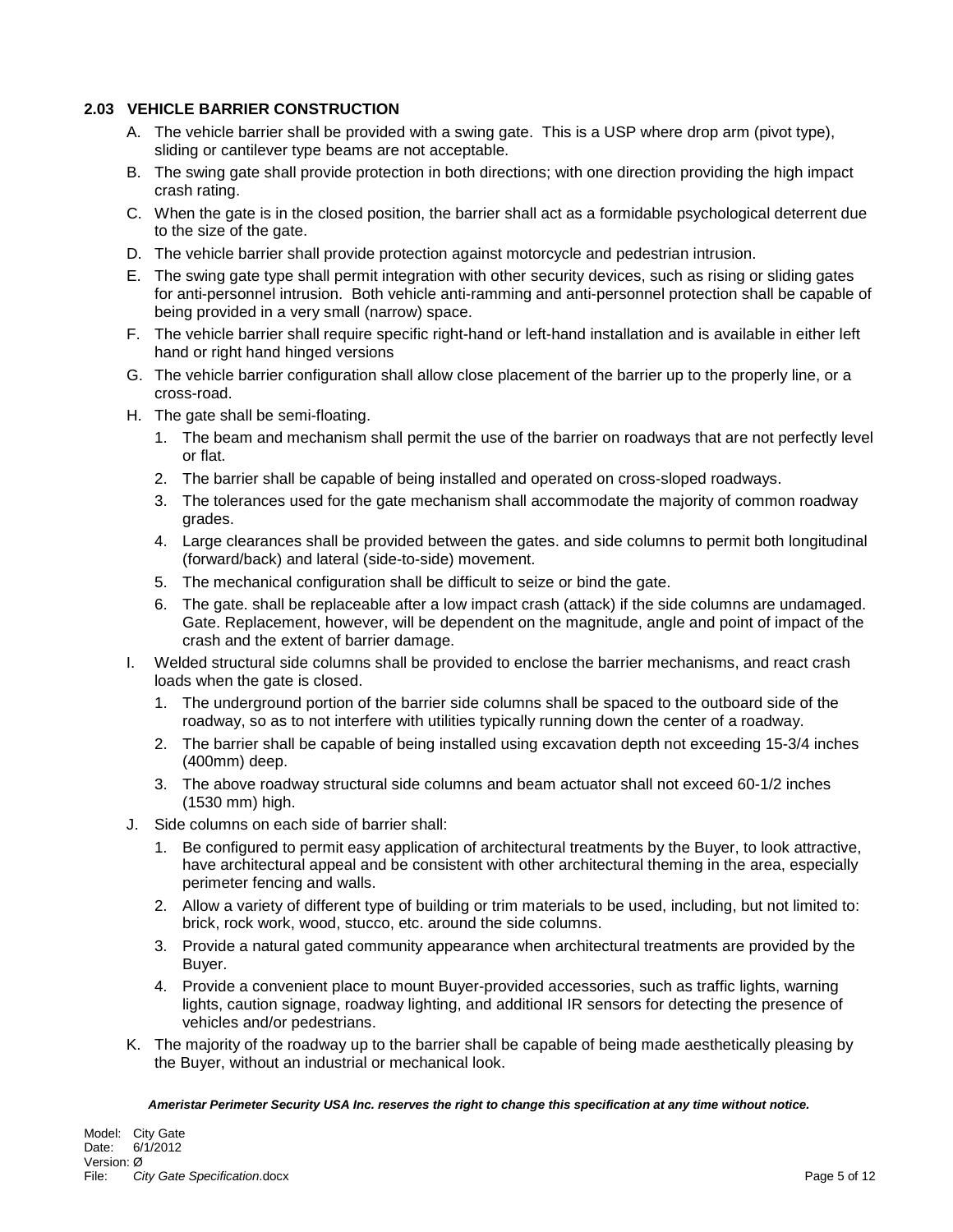- L. The barrier configuration shall allow placement of up to 4 inches (101 mm) of decorative roadway up to the frame, and shall not require just a brushed concrete or an asphalt finish. Decorative pavers, cobble stone and other roadway treatments shall be capable of being used by the Buyer.
- M. No active parts, components and/or mechanism shall protrude beyond or underneath the bottom of the frame.
- N. Hydraulic pin shall be provided for the swing gate.
	- 1. The hydraulic pin (gate actuator) shall be located above grade and not down inside a hole or casing, to permit easy access for repair, and to prevent effects due to corrosion or deterioration due to flooding, or sitting submerged in water.
	- 2. The hydraulic pin shall be capable of being removed without requiring removal of the swing gate and/or supporting structure.
	- 3. The closing movement of the beam shall be manually operated.

## **2.04 VEHICLE BARRIER OPERATION**

- A. The gate shall be capable of being locked in the closed position using a hydraulic pin and key switch
- B. The gate shall be cable of being opened and closed manually
- C. The barrier shall be capable of at least 60 complete up/down cycles per hour.
- D. The barrier motion shall be instantly reversible in either direction.
- E. The barrier shall rise in approximately 3-5 seconds, when operating at normal ambient temperature conditions.
- F. The barrier shall be capable of being lowered in not more than 5 seconds, when operating at normal ambient temperature conditions.
- G. The barrier shall be capable of operating in a temperature range of 50°F to 120°F (10°C to 48°C), without heaters or heat exchangers. When the site ambient operating temperatures are not within the standard operating temperature range, the Buyer shall specify cold temperature and/or hot temperature operation. Refer to **Error! Reference source not found. Error! Reference source not found.**. And [O.](#page-7-0)
- H. The vehicle barrier system shall provide two methods of operation, for use during electrical power loss, or selected equipment failures:
	- 1. Provide stored hydraulic pressure utilizing a hydro-pneumatic accumulator, sized to allow no less than a 1-cycle operation, on a fully charged system.
	- 2. Provide an integrated, manual hand pump to permit raising and lowering of the barrier.

## **2.05 HPU AND HYDRAULICS**

- A. A Hydraulic Power Unit (HPU) shall be provided for supplying hydraulic fluid power to actuate the pin.
- B. The HPU shall be remotely located at a maximum distance of 50 feet from the City Gate. Any distance greater than 50 feet must be approved by the manufacturer.
- C. Hydraulic hoses (to be supplied by the installer) shall be:
	- 1. Rated to no less than 3000 PSIG (20.7mPa) by the hose manufacturer. The hose manufacturer's factor of safety shall be no less than 4:1 for this rating, with a burst pressure of at least 12,000 PSIG (82.8 map).
	- 2. Provided with protective wear sleeves at the City Gate. to protect the hydraulic hoses from abrasion and other mechanical damage.
	- 3. Configured using two different sizes, including connections at the City Gate. Hydraulic pin, to eliminate the possibility of inadvertently connecting the hoses backwards.
- D. Hydraulic connections shall utilize all O-ring seal connections and fittings. Pipe threads shall not be used at the City Gate. and/or HPU, in order to reduce the potential for hydraulic leaks.
- E. The HPU and hydraulic circuit shall use an environmentally friendly hydraulic fluid which does not degrade over time. A petroleum-based hydraulic fluid may be used at the request of the customer / installer.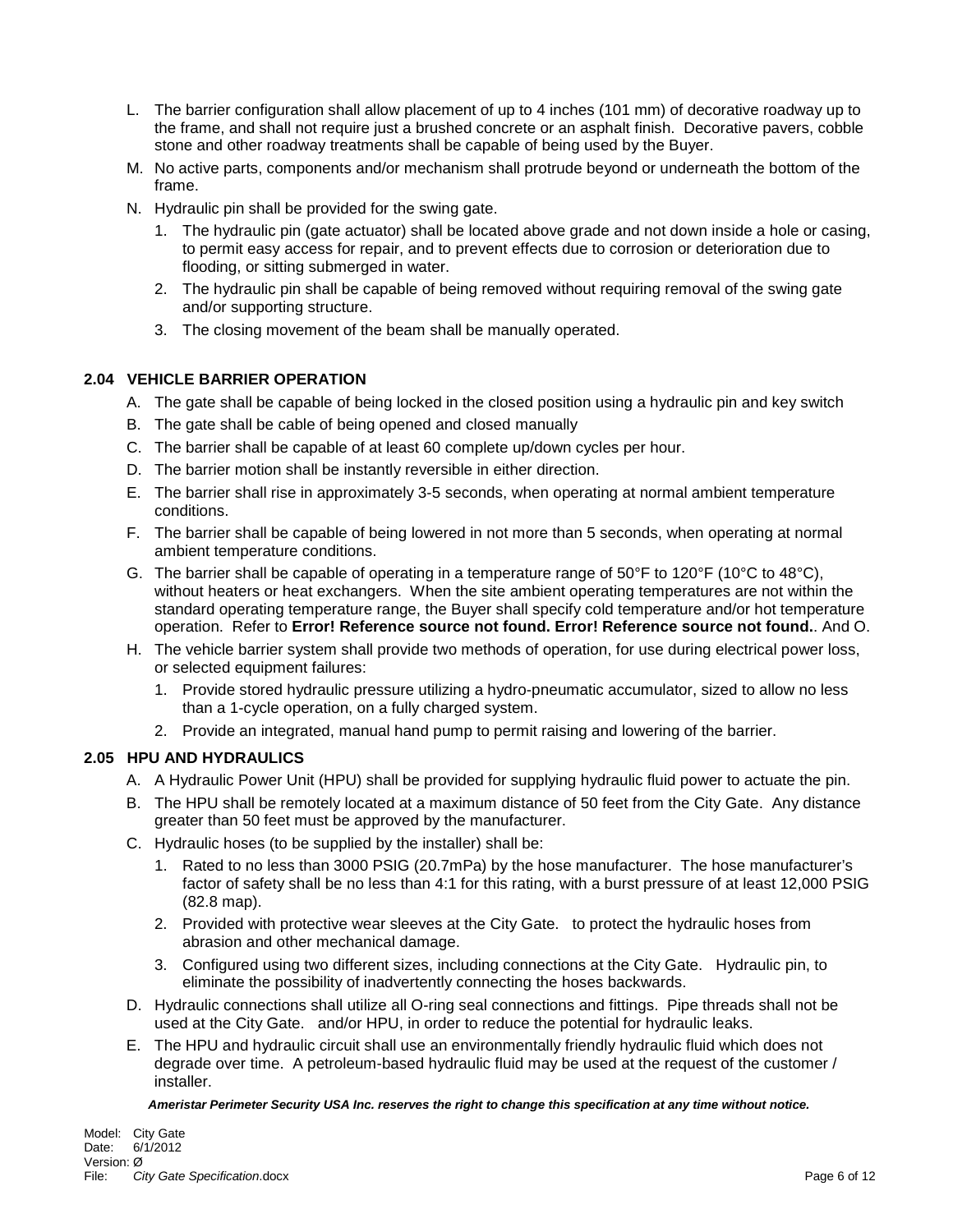#### **2.06 ELECTRICAL**

- A. The City Gate system shall require single phase 230 volt AC electrical supply to power the hydraulic pump and electronic control board which control the gate locking pin. The mains supply should be fused at 13 amps.
- B. The site facility shall provide a main power disconnect, circuit protection (such as a circuit breaker or fusible disconnect) and utility electrical power feed wiring, for connection to the City Gate system HPU electrical enclosure, sump pumps, City Gate heaters, electric gate arms and/or other equipment as required to conform with national and local code requirements.
- C. All voltages required by electrical circuits other than the main electrical power feed, shall be provided by additional electrical circuit components, such as control transformers and DC power supplies.
- D. All electrical circuits shall be provided with overload and short circuit protection.
	- 1. The main incoming electrical power feed shall be provided with a circuit breaker.
	- 2. Each motor starter shall be provided with overload relays.
- E. Electrical controls shall be provided integral to the HPU, with self-contained wiring to all mounted components. Field wiring requirements shall be minimized.
- F. Electrical controls shall be contained inside an integral, sealed, NEMA rated (or IP 65 equivalent) enclosure for protection of electrical switchgear from moisture and weather conditions.
- G. Electrical controls such as circuit breakers, fuses, terminal blocks, power supply, motor starter, relays and PLC shall be DIN rail mounted for ease of replacement.
- H. The electrical enclosure shall have additional space inside for DIN rail mounted accessories, such as traffic light relays and vehicle loop detector modules.
- I. Electrical controls and monitoring shall be programmable, utilizing the ATG programmable B2 control board.
- J. The Buyer, in conjunction with the Owner/Operator (End User) requirements, will provide the manufacturer with a written sequence of operation that includes but not limited to:
	- 1. The City Gate system sequencing, vehicle loop detector functions, gate arm functions, traffic lights, annunciators and all other equipment directly controlled by the PLC. Note: Additional operating functionality (sequences, controls, periphery equipment, etc…) can be provided at with additional engineering, construction and integration costs.
	- 2. If the written sequence of operation is not provided by Buyer, then the manufacturer shall supply a control program for basic City Gate system operation only.
- K. All control and monitoring circuits, including signals, shall operate using low voltage, +24 VDC for safety, outside of the main electrical enclosure. To minimize the possibility of electrical noise, AC voltage signals shall not be used. This requirement is **not** applicable to the electric motor electrical power, sump pumps, City Gate heaters, electric gate arms and/or other equipment as required.
- L. All high voltage electrical switchgear shall be mounted inside the electrical enclosure (including, but not limited to: electrical power feed circuit breaker, motor starters, etc.).
- M. Electrical switchgear components shall be either UL and/or CE labelled.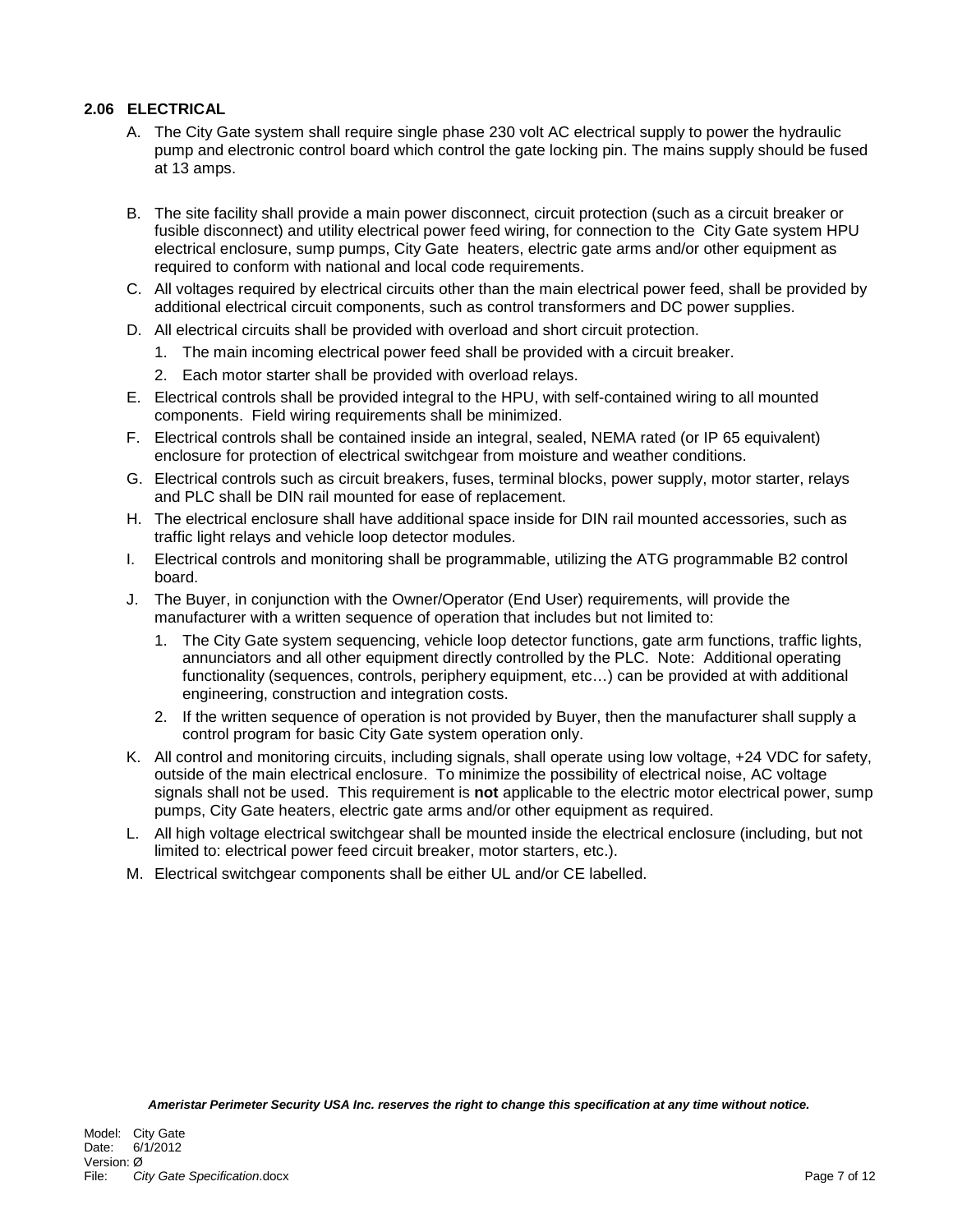- N. When site ambient operating temperatures may be at or below **32°F** (0°C) a HPU heater, hose and City Gate heaters, and associated controls and circuitry are recommended.
- <span id="page-7-0"></span>O. When site ambient operating temperatures may exceed **120°F** (48°C) an electrical enclosure cooling system and associated controls and circuitry are recommended.

#### **2.07 OPERATOR CONTROL PANELS**

- A. Operator control panels and associated control circuit shall be provided to interface between all Patriot locations, operator control panels and the HPU.
	- 1. The Main Operator Control Panel may be physically located at the site (such as a central security room) to allow operation of all City Gate.
	- 2. The Remote Operator Control Panels may be physically located in close proximity to each City Gate, (such as a guard booth).
	- 3. All operator control panels shall be mounted in an indoor, covered environment, and shall not be exposed to weather and environmental conditions.
	- 4. All operator control panels shall be mounted in such way that the operator always has visual (eye or camera) supervision on the City Gate, when operating the City Gate.
- B. The control circuit shall be part of the B2 Control circuit and associated equipment, integral with the HPU electrical enclosure.
	- 1. The control circuit functions and monitoring shall be programmed into the B2 Control circuit.
	- 2. The operator control panel switches and indicators shall interface with the B2 Control circuit.
	- 3. All operator control panel switches and indicators shall be pre-wired to wiring terminal strips. The terminal strips shall provide an interconnection side to allow connection of site field wiring.
- C. All operator control panel circuits, including signals, shall operate using low voltage, +24 VDC for safety.
- D. Operator control panel labelling may use text and graphic elements. A clear plastic overlay shall be provided to protect the panel surface and labelling from normal usage, and occasional panel cleaning.
- E. The operator control panels shall use electrical industry standard, industrial grade, electrical components. Switches and indicators shall be no less than the 0.89 inch (22.5 mm) switch industry standard size.
- F. Electrical switch and indicator components shall be either UL and/or CE labelled.
- G. Electrical switch and indicator components shall be mounted in a sealed, NEMA 12 (or IP 65 equivalent) enclosure, for protection against moisture and weather conditions, excluding the 19 inch (483 mm) panels.
- H. A Main Operator Control Panel shall be supplied for control and indication of all City Gate system functions. The Main Operator Control Panel shall have:
	- 1. A key lockable Activate switch (key switch),
	- 2. A set of pushbuttons for control, each set of City Gates
- I. One or more Remote Operator Control Panels shall be provided for control and indication of each Patriot within the overall Patriot system. Each Remote Operator Control Panel shall have:
	- 1. A key lockable Activate switch (key switch),
	- 2. A set of pushbuttons for control, to each set of City Gates

#### **2.08 FINISH**

A. The manufactured galvanized framework shall be subjected to the PermaCoat® thermal stratification coating process (high-temperature, in-line, multi-stage, multi-layer) including, as a minimum, a six-stage pretreatment/wash (with zinc phosphate), an electrostatic spray application of an epoxy base, and a separate electrostatic spray application of a polyester finish. The base coat shall be a thermosetting epoxy powder coating (gray in color) with a minimum thickness of 2 mils (0.0508mm). The topcoat shall be a "no-mar" TGIC polyester powder coat finish with a minimum thickness of 2 mils (0.0508mm). The color shall be Black. The stratification-coated framework shall be capable of meeting the performance requirements for each quality characteristic shown in Table below

#### **Table 2 – Coating Performance Requirements**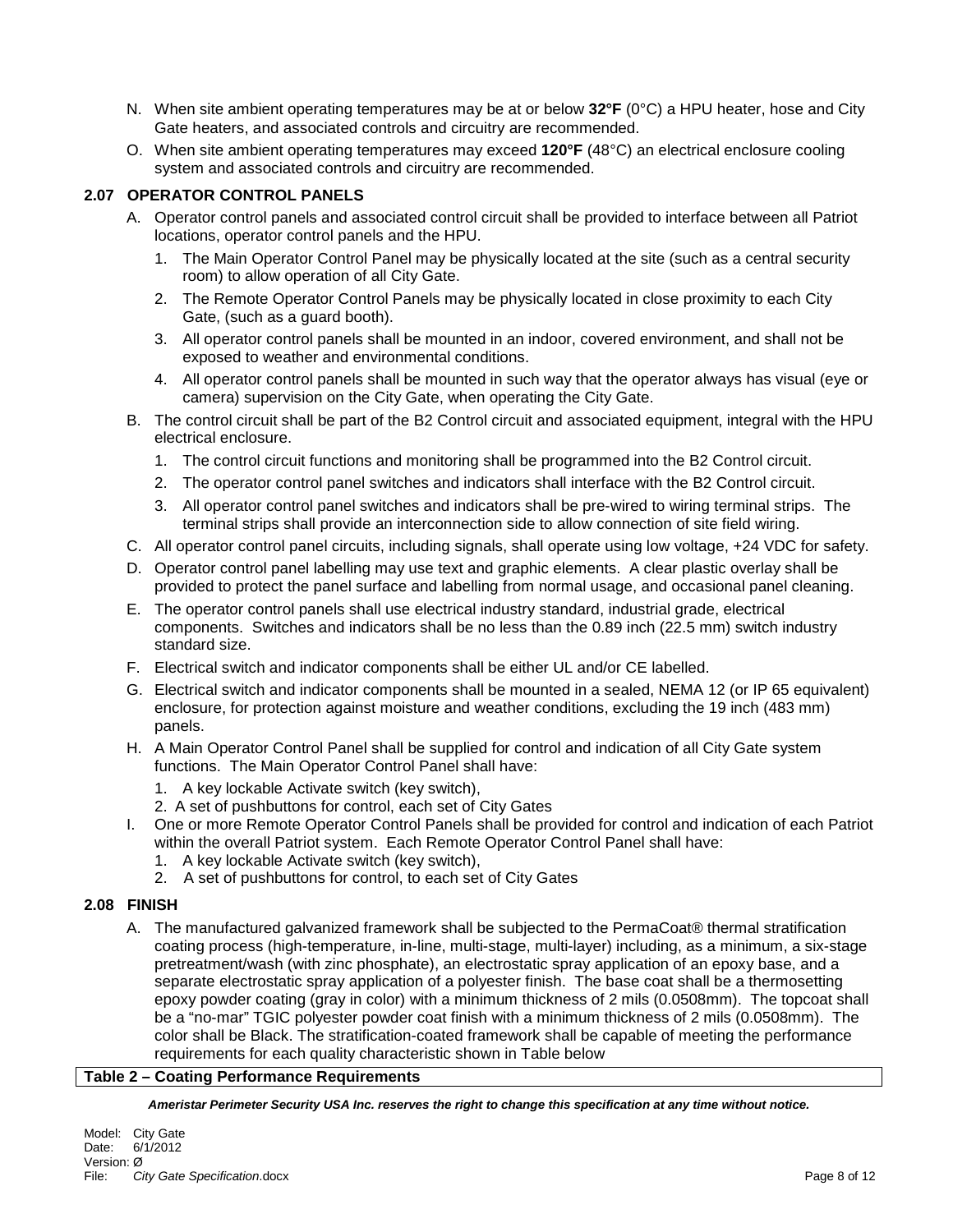| Quality                  | <b>ASTM Test Method</b> | <b>Performance Requirements</b>                          |
|--------------------------|-------------------------|----------------------------------------------------------|
| Characteristics          |                         |                                                          |
| Adhesion                 | $D3359 - Method B$      | Adhesion (Retention of Coating) over 90% of test area    |
|                          |                         | (Tape and knife test).                                   |
| Corrosion                | B117, D714 & D1654      | Corrosion Resistance over 3,500 hours (Scribed per       |
| Resistance               |                         | D1654; failure mode is accumulation of 1/8" coating loss |
|                          |                         | from scribe or medium #8 blisters).                      |
| <b>Impact Resistance</b> | D <sub>2794</sub>       | Impact Resistance over 60 inch lb. (Forward impact using |
|                          |                         | 0.625" ball).                                            |
| Weathering               | D822 D2244, D523 (60°   | Weathering Resistance over 1,000 hours (Failure mode     |
| Resistance               | Method)                 | is 60% loss of gloss or color variance of more than 3    |
|                          |                         | delta-E color units).                                    |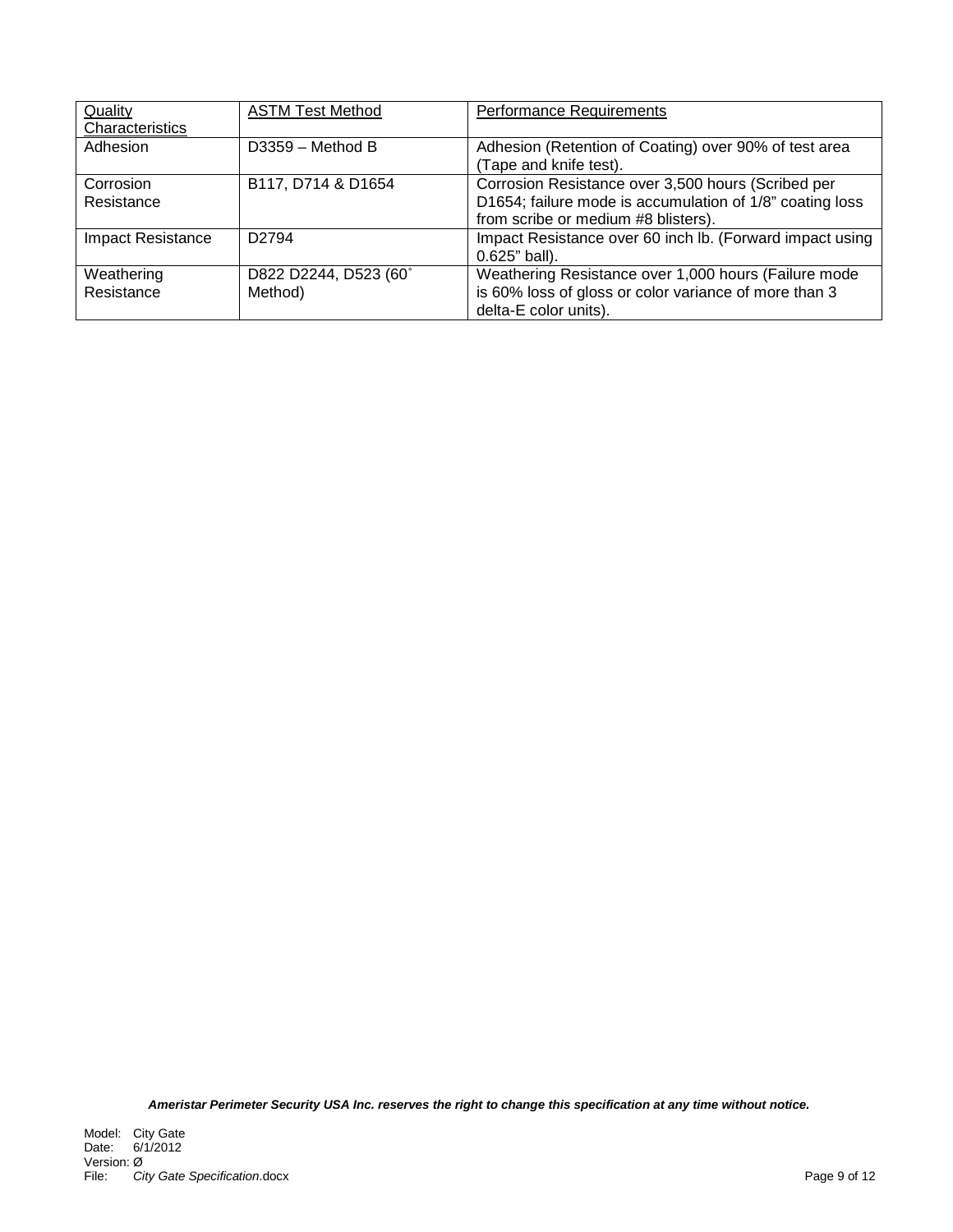# **PART III – EXECUTION**

#### **3.01 INSTALLATION, COMMISSIONING AND TESTING REQUIREMENTS**

- A. The City Gate system shall be installed, interconnected and integrated, commissioned and tested at the site collectively referred to as "installation", by a third-party (independent) installer.
- B. The installer shall provide all installation materials for the City Gate system installation, including, but not limited to: underground conduit, piping, rebar, concrete, interconnection wire, interconnection hydraulic hoses, hydraulic fluid, lubricants, and other materials required for the installation of the City Gate system.
- C. The City Gate system installation shall be in accordance with the specifications and installation instructions provided by the City Gate system manufacturer.

## **3.02 INSTALLER REQUIREMENTS**

- B. The City Gate system installation shall be performed by a manufacturer-approved installer.
	- 1. Damage of City Gate system equipment during installation by non-authorized contractors, individuals and/or other entities will not be subject to the warranty provisions of the manufacturer.
	- 2. When required by the Buyer, the manufacturer shall supply a field supervisor during key milestones of the installation of the City Gate system.
- C. The Owner/Operator (End User) will assume responsibility of providing site drawings of the safe and proper placement of any site vehicle detector loops, including the proper operation of the loops with vehicle traffic, and between adjacent loops in close proximity of each other.
- D. The Owner/Operator (End User) and Buyer will assume responsibility of providing safety engineering, including City Gate system operational and safety criteria and the specific requirements for each vehicle detector loop.

#### **3.03 INSTALLATION REQUIREMENTS**

- A. In accordance with the manufacturer's drawings and instructions, the installer shall:
	- 1. Ensure that all City Gate system equipment to be installed is properly located at the site.
	- 2. Provide excavation and trenching for the City Gate system, including City Gate slabs and frames, conduits and accessories mounting pads.
	- 3. Prepare and provide concrete rebar for the City Gate foundation.
	- 4. Place and align the City Gate frames.
	- 5. Provide both hydraulic and electrical underground conduit runs for interconnecting hydraulic hoses and wiring between equipment locations, including any accessories.
	- 6. Provide City Gate drains and hook-ups to a facility-approved storm drain or sewer connection, to prevent water from accumulating inside the City Gate frames.
	- 7. Provide a properly sized, self-priming sump pump if no storm drains or sewer exist in close proximity of the City Gate location, or if a gravity drain cannot be utilized.
	- 8. Provide, pour and finish concrete for the City Gate foundations, including associated City Gate system equipment.
	- 9. Provide a suitable and matching roadway surface surrounding the City Gate after placement of the City Gate and allowing the foundation concrete to properly cure.
	- 10. Install and interconnect the HPU and associated hydraulics to the City Gate equipment provided with a weatherproof enclosure, if the HPU is not located inside a facility equipment room.
	- 11. Install, mount and wire the Main Operator Control Panel, and Remote Operator Control Panels, and interconnect to the City Gate equipment.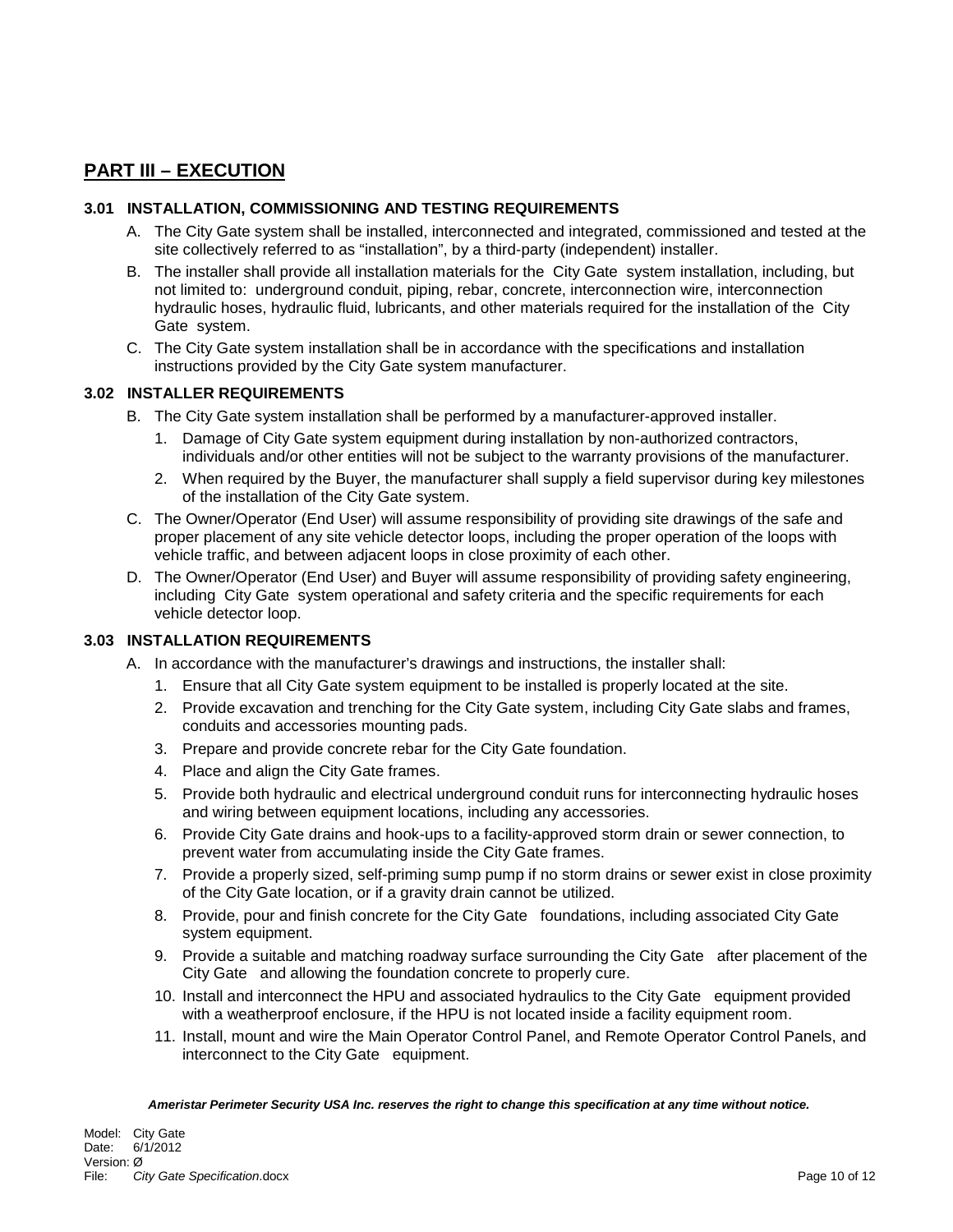- 12. Install, mount and wire accessory equipment and sensors, and interconnect to the City Gate equipment.
- 13. Hook-up and wire the facility electrical power feed to the HPU. The Buyer will provide a power feed circuit, including associated wiring and circuit protection (such as a circuit breaker or fusible disconnect) from the facility utilities.
- 14. Install and wire the roadway vehicle loop detector wiring (if required by the Buyer), and interconnect to the HPU.

#### **3.04 COMMISSIONING REQUIREMENTS**

- A. General Commission Requirement: The City Gate system shall be initially started and commissioned by a certified and manufacturer-authorized field service technician, in accordance with the manufacturer's drawings and instructions.
- B. Facility Electrical Power: All wiring terminations shall be checked before applying (turning on) electrical power to ensure correct connections. The facility electrical power feed shall be turned on, and the voltage at the HPU shall be checked.
- C. HPU Hydraulic Fluid Filling: The installer shall fill the HPU with hydraulic fluid, using the type and to the level specified by the manufacturer.
- D. HPU Start-up: The HPU shall be prepared for initial start-up by a factory-trained, manufacturer-authorized field service technician.
	- 1. Using the HPU, the hydraulic hoses shall be filled with hydraulic fluid prior to Patriot operation. The HPU reservoir level shall be replenished to the proper level prior to field testing and operation.
	- 2. The Pre-Operation checks shall be performed in accordance with the manufacturer's Operation and Maintenance manual.
- E. Initial Patriot Operation: The City Gate shall be cycled to lock and unlock the City Gate, to ensure proper, smooth operation and no evidence of leaks.
	- 1. Operational anomalies, failures, malfunctions and/or other equipment trouble shall be corrected and/or repaired for proper operation.
	- 2. Any adjustments required for the proper operation of the overall City Gate system shall be made specific to site conditions.
	- 3. The City Gate system shall be checked to ensure that all functions control, monitoring, indications of all integrated equipment is properly operating as a system.
	- 4. The City Gate system hydraulic circuits and connections shall be checked to ensure that they are leak-free, and corrective action shall be taken for any leaks found.
- F. Control System Programming Changes: Any Control System programming changes that deviate from the initially defined Buyer or manufacturer's default program shall be submitted to the manufacturer as a written request that defines the changes. The manufacturer reserves the right to charge additional fees, for any and all programming changes.

#### **3.05 FIELD TESTING**

- A. Upon completion of installation, a site field test shall be performed by the installer on the overall City Gate system, including the City Gate and each equipment piece. **Note:** During testing, allow the hydraulic system pressure to recover between operations of the Patriot, and between cycles.
	- 1. The Buyer shall be notified prior to the start of field testing, to allow for witness if desired.
	- 2. The City Gate system shall not be tested until the system is commissioned, and fully operational.
- B. The test shall include:
	- 1. Locking and unlocking the City Gate ,
	- 2. The use of all operator control panel functions and indicators.
	- 3. Operation of any installed equipment directly operated by the City Gate system, including accessories.